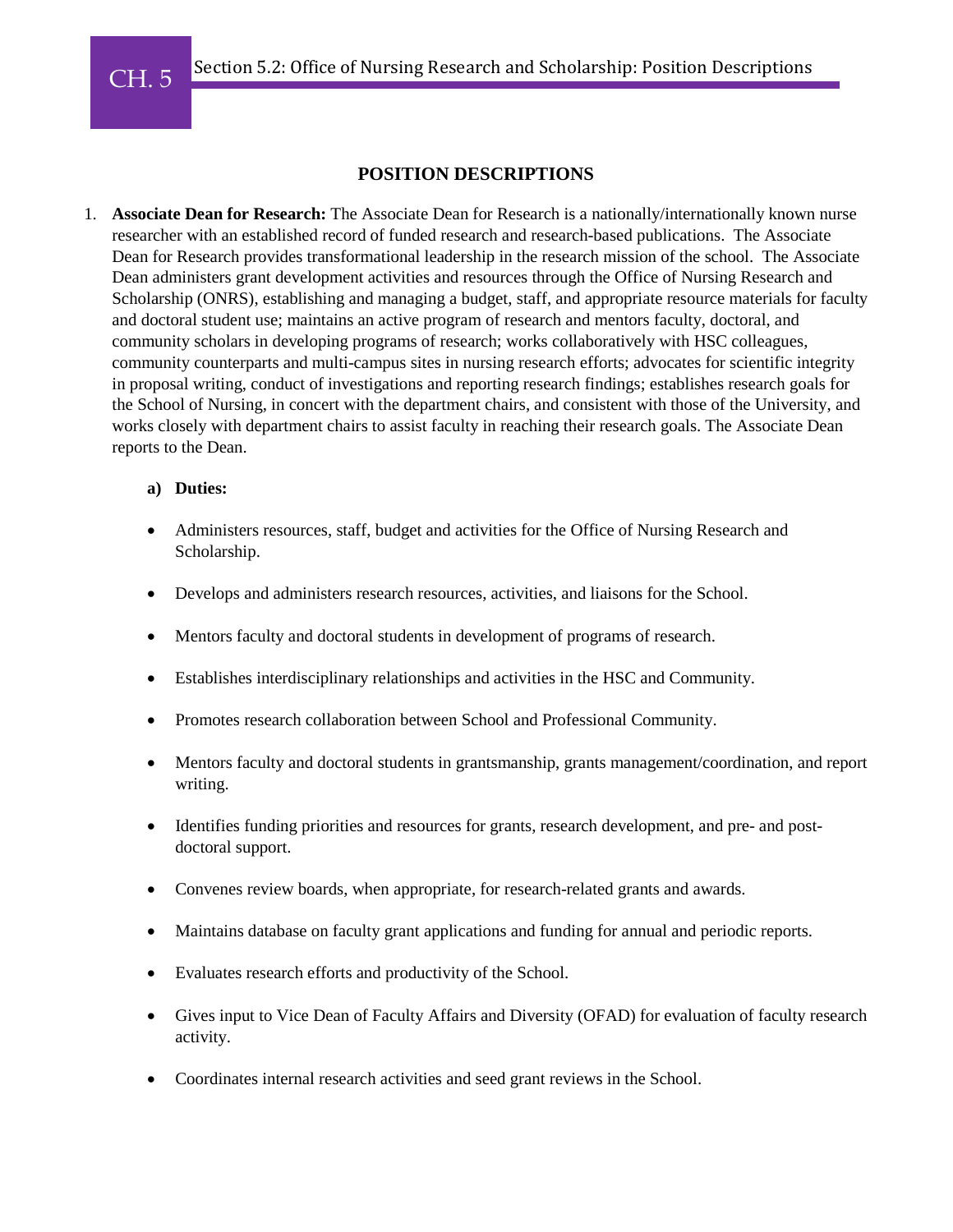- Serves as liaison between research in the School and that of affiliated agencies.
- Serves as spokesperson for research activities of the School of Nursing in national and international research forums and conferences.
- Actively participates in research-related professional organizations, publication, and grant-review bodies.
- Carries on active program of research, publication, and grantsmanship.
- Fulfills teaching responsibilities appropriate to expertise

#### **b) Qualifications:**

• Doctoral degree required, Doctoral degree in Nursing preferred

#### **Program Manager**

CH. 5

- **a) Duties:** 
	- Responsible for identification, development and administration of SoN research activities under the direction of the Associate Dean for Research.
	- Responsible for attaining SoN research, fiscal and staffing goals to meet SoN goals. Maintain and reconcile ledgers for research office budgets.
	- Coordinates staff functions within the research office to increase efficiency and effectiveness of research support operations.
	- Maintains database and records of all grant submissions.
	- Maintains files for Associate Dean's calendar, schedules appointments, manuscripts, presentations, abstracts and publications.

#### **b) Qualifications**

• Bachelor's degree and ten years of progressively responsible experience.

#### **Grants & Contracts Specialist-Senior**

- **a) Duties**:
	- Responsible for pre-award and/or post-award activities of complex grants and contracts.
	- Ensures that all applications meet agency and university guidelines and published time tables and deadlines.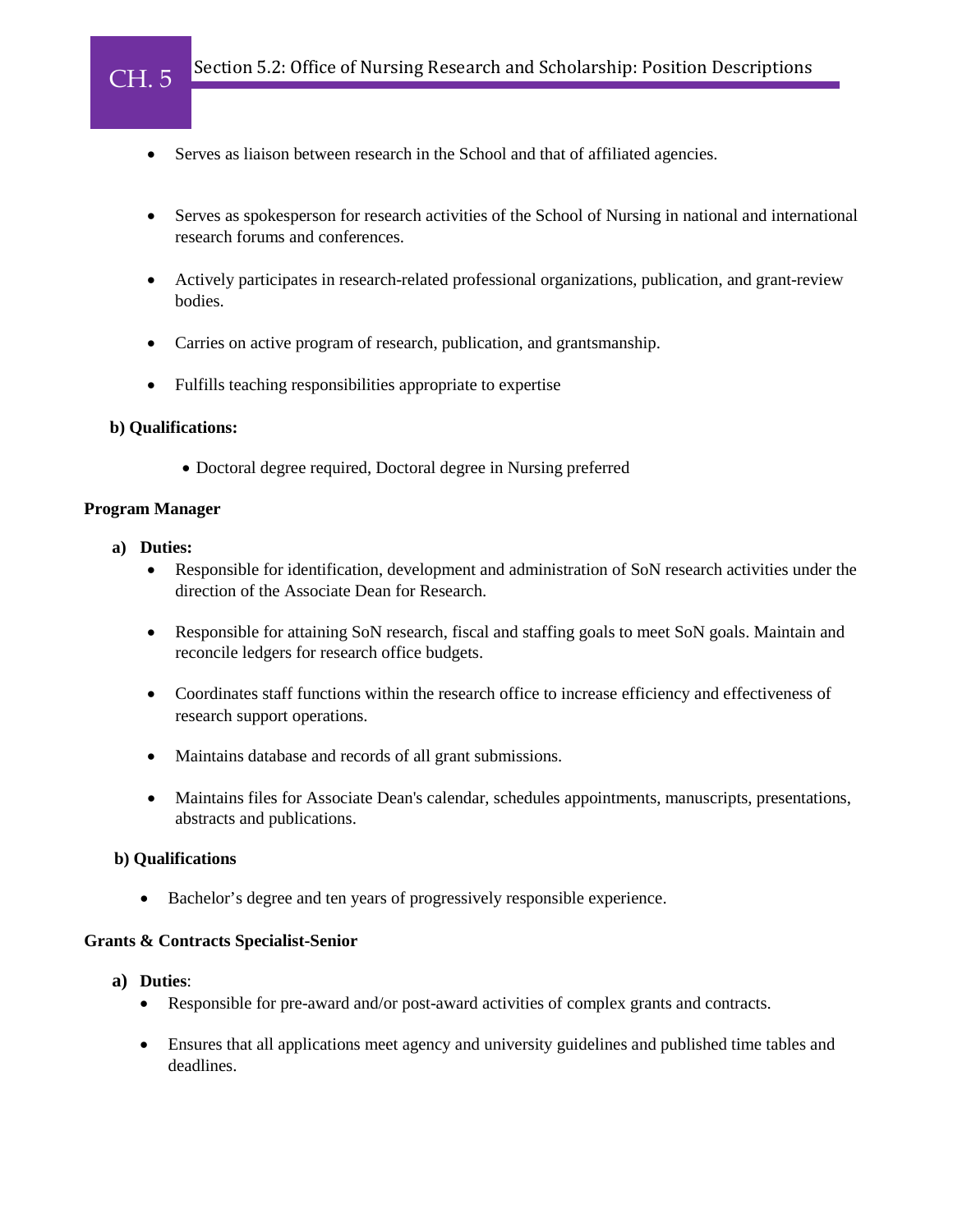- Provides guidelines and procedure for accessing and use of ONRS services and prepares specialized reports.
- Establish and maintain ONRS resources for use by faculty and students.
- Help faculty with grants submissions to include; writing, support letters, HSC timelines, HSC requirements, uploading documents and proper formatting.
- Assist faculty with Cayuse submissions.
- Maintain/update the grant database regularly.
- Work closely with accountants from other departments to obtain accurate funding information for the grant database.
- Communicate with faculty about work flow, priorities or need for assistance.
- Assist with MOU/MOAs/SOWs.

#### **b) Qualification**

CH. 5

• Bachelor's degree with seven years related experience or MBA or Master's Degree.

#### **Accountant-Associate**

#### **a) Duties:**

- Review grant budgets and carry out post-award administrative and financial activities
- Prepares income and balance sheets, consolidated statements and various accounting statements and reports for research, grant and external funding budget accounts
- Prepares monthly reconciliation reports, income and balance sheet statements, consolidated statements and various other accounting statements and reports for research, grant and external funding budget accounts.
- Works with administrative staff on general accounting activities. Coordinates accounting matters with other departments, locations and divisions.
- Ensures compliance with policies, provisions and contractual terms specified by all donors, grantors, and contractors.

#### **b) Qualifications:**

• Bachelor's Degree in accounting or finance with no years of experience.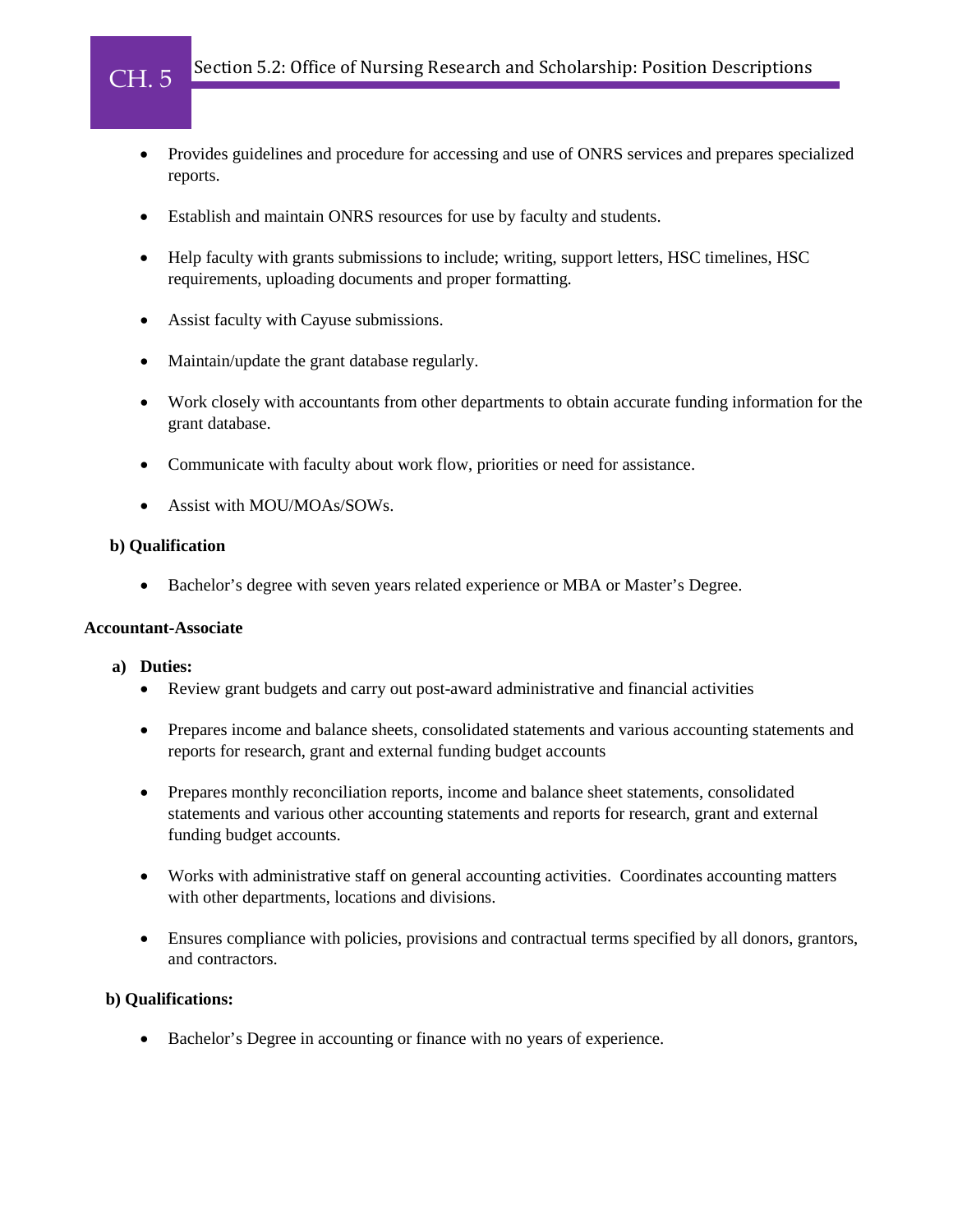### **Project Coordinator**

- **a) Duties:** 
	- Oversees fiscal and reporting management to include monitoring expenditures and preparing financial reports.
	- Coordinates the successful completion of projects including preparing and maintaining project plans.
	- Coordinates and organizes project activities to include training and data management.
	- Assists with grant preparation, IRB applications, abstracts and research related documents.
	- Assists with training and non-research grant preparation and submission.

# **b) Qualifications:**

• Bachelor's degree in a related field with three years of directly related experience.